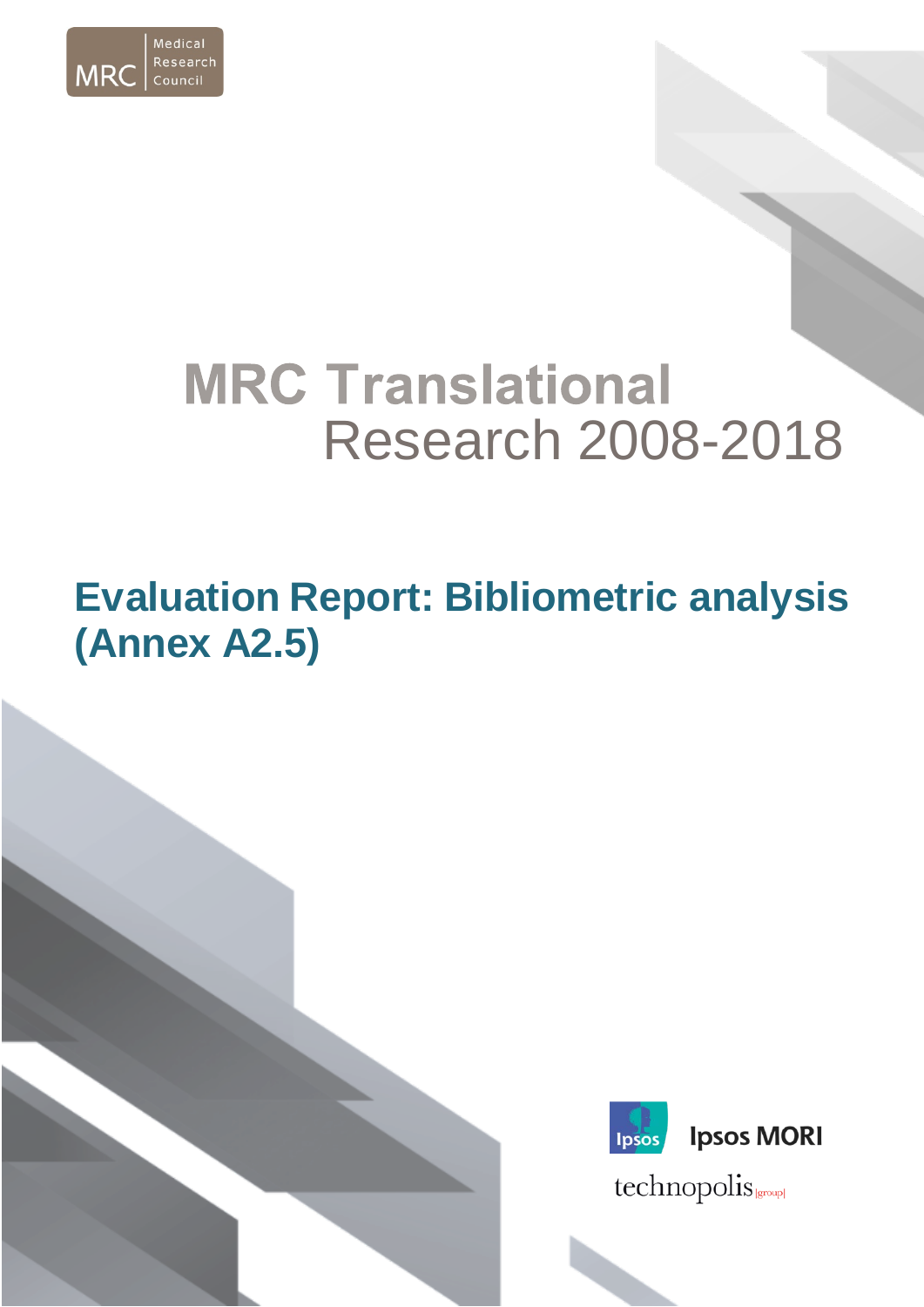## **Contents**

| $\mathbf 1$    |       |                                                                        |  |
|----------------|-------|------------------------------------------------------------------------|--|
|                | 1.1   |                                                                        |  |
|                | 1.2   |                                                                        |  |
|                | 1.3   |                                                                        |  |
|                | 1.3.1 |                                                                        |  |
|                | 1.3.2 |                                                                        |  |
|                | 1.3.3 |                                                                        |  |
|                | 1.3.4 |                                                                        |  |
|                | 1.3.5 |                                                                        |  |
|                | 1.3.6 |                                                                        |  |
|                | 1.3.7 |                                                                        |  |
|                | 1.3.8 |                                                                        |  |
| $\overline{2}$ |       |                                                                        |  |
|                | 2.1   |                                                                        |  |
|                | 2.2   |                                                                        |  |
|                | 2.2   |                                                                        |  |
|                | 2.3   |                                                                        |  |
| 4              |       | Summary of key numbers associated with the MRC publication portfolio15 |  |
|                |       |                                                                        |  |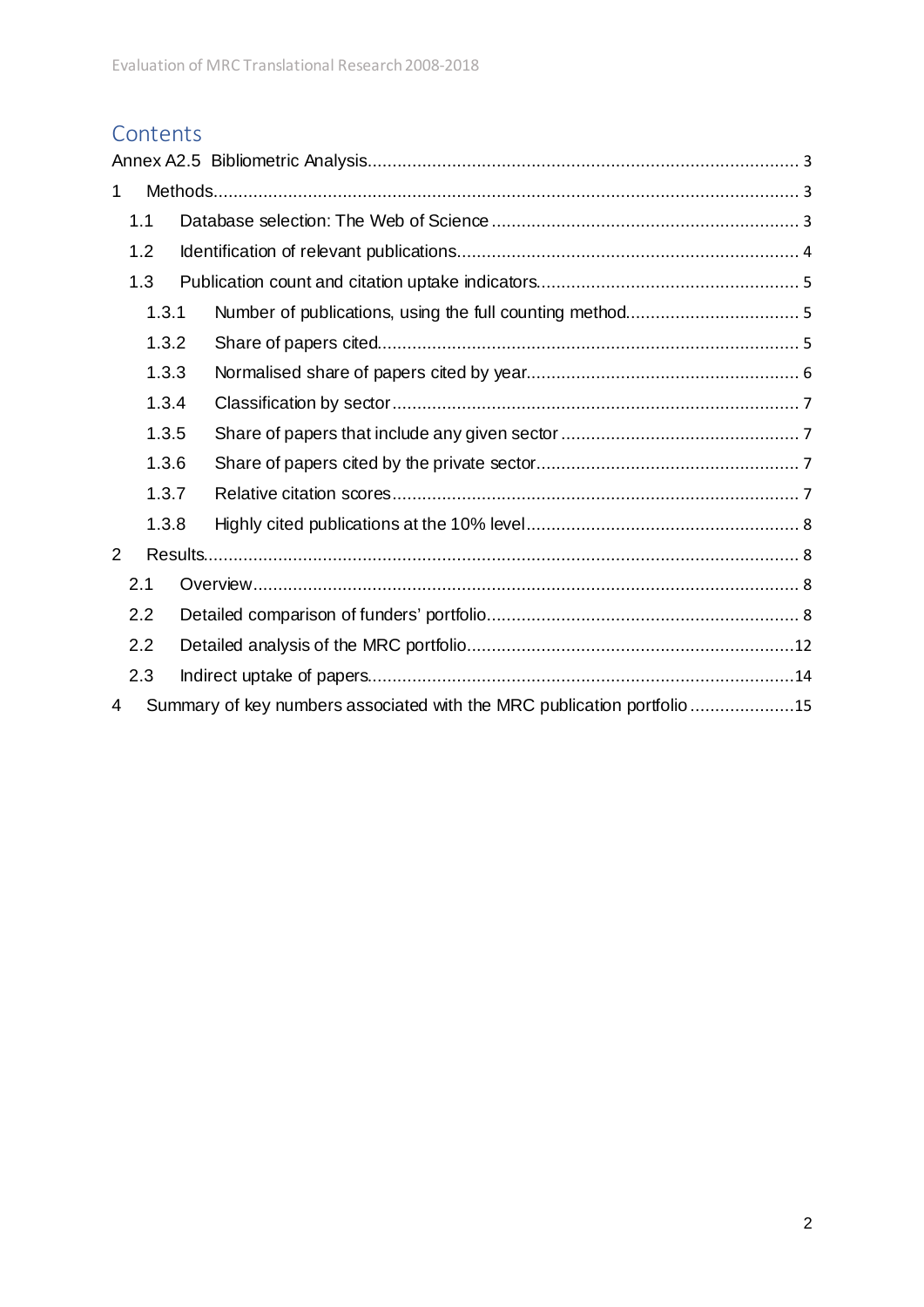## <span id="page-2-0"></span>Annex A2.5 Bibliometric Analysis

This Annex describes the bibliometric analysis of publication output of MRC awards as part of the MRC's 10-year translational research evaluation, conducted between October 2018 and July 2019. It covers all publication output stemming from awards funded over a 10-year period from 2008 to 2017. The overall MRC portfolio included all types of award. This data is compared to publication output of other top international funders of biomedical research, namely the US National Institutes of Health and Wellcome. While the three research funders have somewhat different scope of research and scale of activity, the bibliometric analysis developed comparable datasets for the three funders and provided robust quantitative information. All data and figures produced in the bibliometric analysis are available in a supplementary data book. The bibliometric analysis was conducted by Science-Metrix and compiled by Technopolis Group.

### <span id="page-2-1"></span>1 Methods

1

The primary purpose of the bibliometric analysis was to calculate the citation uptake of publications supported by the three funders in various data sources, such as guidelines, patents and clinical trials. It also enabled the comparison of the relative performance of MRC translational research funded via different initiatives.An important assumption underlying such analyses is that citations are a good proxy for contributions to scientific knowledge. While citations are generally used to acknowledge the positive influence of one piece of research on another, there can be other reasons for accumulating citations.[1](#page-2-3)

The MRC recognises the limitations of metrics and hence the need to use metrics responsibly in interpreting those to assess scientific impact. The MRC/UKRI is a signatory of the San Francisco Declaration on Research Assessment (DORA) [2](#page-2-4) and so refrains from using journal impact factor to assess scientific quality. Citations calculated for the MRC portfolio should be used as contribution to the evidence base within the scientific discourse.

#### <span id="page-2-2"></span>1.1 Database selection: The Web of Science

The Web of Science (WoS) database (Clarivate Analytics) offers comprehensive coverage of the most cited scientific literature in the natural and the health sciences, and in engineering through its Science Citation Index Expanded database; for the period of the present study (2008–2017), this database includes approximately 17 million peer-reviewed articles and conference papers, 5 million of which are in the health sciences, published in 14,000 journals, across 176 sub-disciplines.

A language bias exists in the WoS in that this database mainly includes papers written in English. While this is not problematic for the fields of natural science and engineering, as the majority of their output appears in English, the bias is more pronounced in the social sciences and humanities. Researchers from these fields tend to publish in regional journals or books, which are often written in the local language and may therefore not be covered by the database. This creates a bias in search results toward research published in English in these fields. This limitation should not however influence the results of this study as the study is heavily focused on the health sciences, mostly published in English, and the focus of the study is the research outcomes of UK and US funding agencies, which are most likely published in English as well.

<span id="page-2-4"></span><span id="page-2-3"></span><sup>1</sup> For example, one article may be contradicting another; the author w ould in that case use a citation to highlight the article being contradicted. An article may also use citation to reference general background information or in another case to refer to principal foundation on w hich the new piece of know ledge is built. These varying citation behaviours are all treated equally in analyses of scientific impact, w hich are blind to the differences betw een them. <sup>2</sup> [https://sfdora.org](https://sfdora.org/)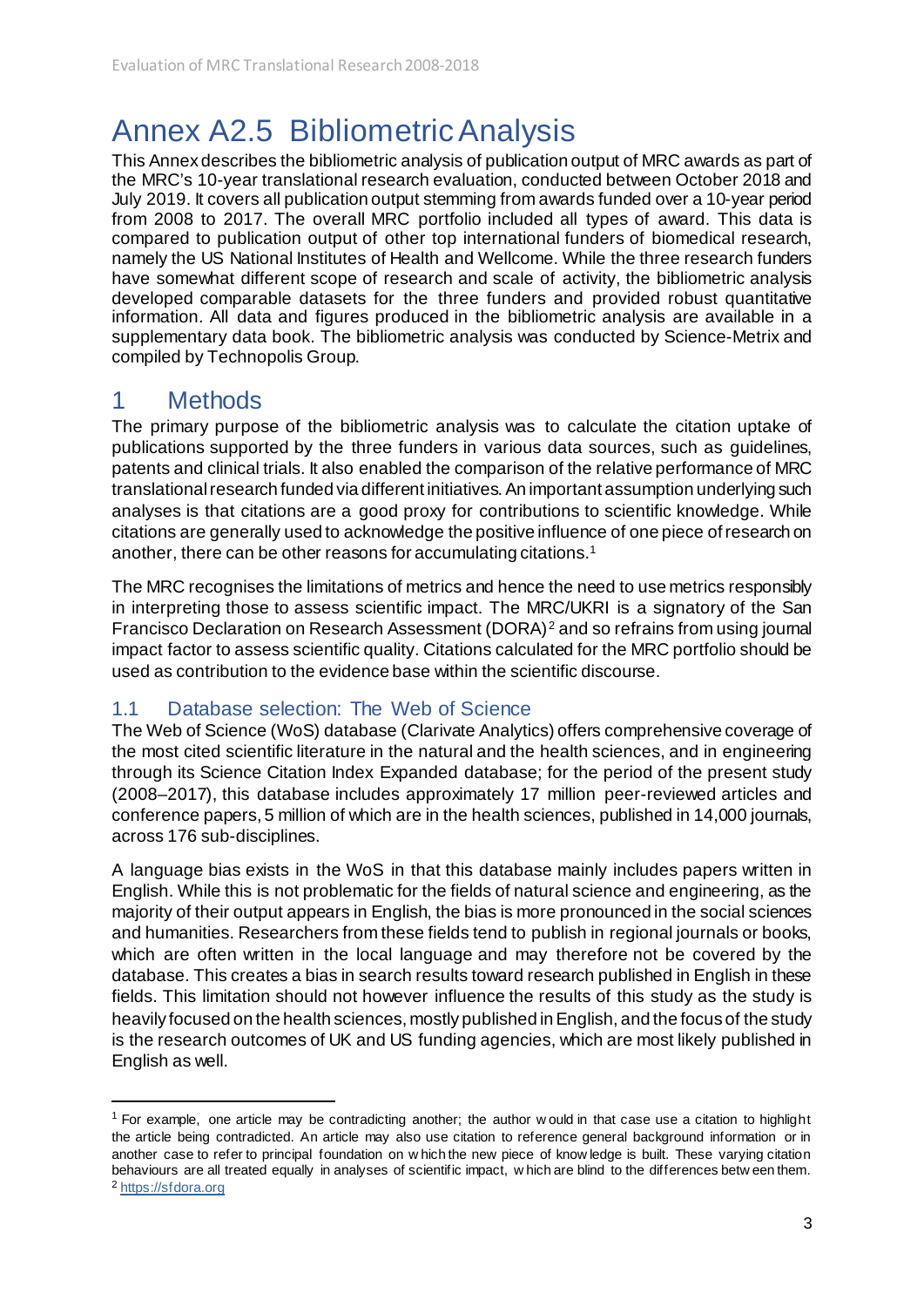#### <span id="page-3-0"></span>1.2 **Identification of relevant publications**

In the case of the MRC, a list of publication output was provided from the ResearchFish® database, which contains publications (linked to awards) contributed by award holders. MRC awards with a starting data after January 2008 were stratified into three types: directed translational, non-directed (researcher-led) translational and non-translational. Whilst, the directed translational awards, and associated papers, were identified by the name of the associated funding initiative, the remaining awards were identified as translational or not, by the use of a machine learning algorithm of the Dimensions tool from Digital Science. This tool looked at the title and abstract data of the awards and classified them as to their translational intent at the outset of the research. The directed translational and research-led translational awards were then grouped as the MRC's translational portfolio for the sake of the bibliometric analysis.

For the NIH and Wellcome awards, it was not possible to accurately determine an equivalent to the directed translational portfolio, so the awards were simply split on translational intent based on the same Dimensions tool working on title and abstract data.

The first step consisted of building a data set of publications that mention any of the three funders in the acknowledgements by using a set of keywords specific to the funders. The data set was further improved by using complementary sources of information, such as the Research Portfolio Online Reporting Tools (RePORTER) for NIH publications, Europe PubMed Central (EPMC) for Wellcome publications and Gateway to Research (GtR) for MRC publications.

The second step consisted of building a list of grant number patterns for each funder using regular expressions that were subsequently queried in the acknowledgement text of the data set in order to identify potential grant numbers. The last step consisted of matching exactly the list of grants provided by the MRC to the potential grant numbers that were identified by the query while disregarding non-alphanumeric characters. This resulted in the funders' preliminary portfolios of publications.

While this methodology is quite effective at building the funders' portfolios with virtually no false positives, their comprehensiveness relies on the goodwill of authors to acknowledge their funders adequately, which is a common problem in scientific publishing. A substantial number of authors acknowledge their funders' contribution without disclosing the grant numbers, others make errors in the grant numbers, while others do not mention their funders at all.

A final quality filter was applied to the funders' preliminary portfolios by removing articles that were published within six months or before the award start date. This removed 10% of the MRC publications, 9% of Wellcome publications and 5% of the NIH publications. The resulting portfolios are referred to the "full portfolio" in the data book:

|            | Number of<br>awards | 'translational'<br>awards* | 'non-<br>translational'<br>awards* | Number of<br>publications<br>linked to awards |
|------------|---------------------|----------------------------|------------------------------------|-----------------------------------------------|
| <b>MRC</b> | .799                | 3,045                      | 4,693                              | 46,695                                        |
| Wellcome   | 12,994              | .460                       | 5,554                              | 29,285                                        |
| <b>NIH</b> | 152,350             | 31,787                     | 67,582                             | 439,654                                       |

\* Note that classification is based on auto coding by Dimensions; not all awards could be coded

The MRC clearly stands out for its mean number of publications per grant (6.0) compared to the Wellcome and the NIH (2.3 and 2.9, respectively). This is probably due to the fact that not all publications could be identified as legitimate output of awards in scope for the relevant funding period, leading to varying recall rates across funders' portfolios. In the case of the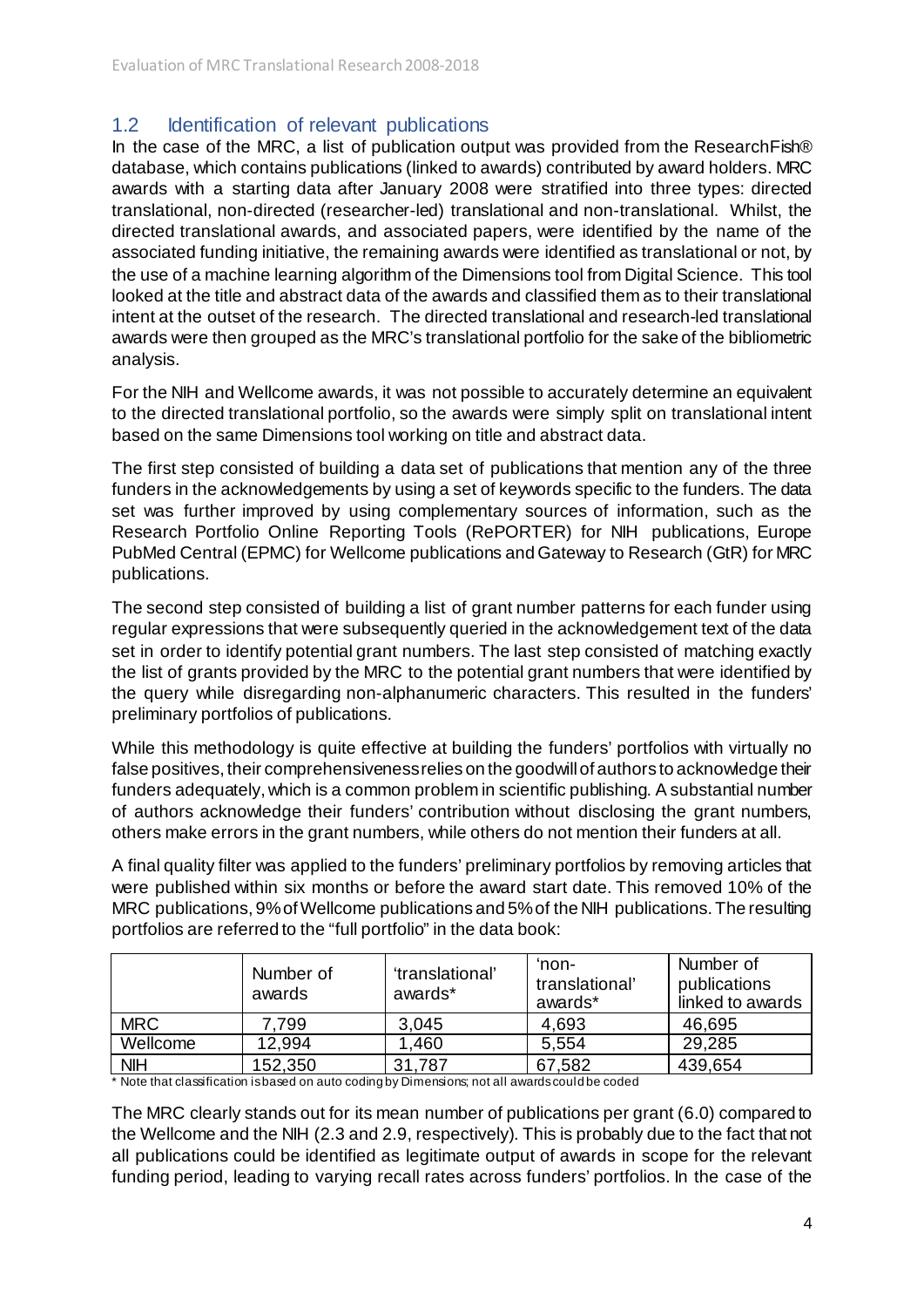MRC portfolio, high recall rates are expected as award holders report on linked publications in ResearchFish®, even where grant numbers are not cited in the publications' acknowledgement section. In the case of the Wellcome portfolio, however, only about half of the publications identified in the first step described above were successfully matched to a relevant grant number. The discrepancy, affecting primarily the NIH and Wellcome portfolios, however, should not be regarded as an impediment to the study, since the portfolios still contain a sufficiently large number of publications to infer representative statistics for all three funders, even if they are not exhaustive. It is assumed that the publication portfolios identified this way do not inherently incorporate either a positive or negative quality bias compared to the full portfolio.

Nevertheless, stability intervals were calculated for direct uptake metrics. These inform on the uncertainty of bibliometric indicators by providing a range within which a computed score could likely fluctuate in response to a change in the underlying set of publications that was used to compute it. Stability intervals are built by randomly resampling, with replacement, a group's papers to produce many resamples of equal size to the group's number of papers. This analysis confirmed that the three datasets allowfor a robust analysis of uptake.

#### <span id="page-4-0"></span>1.3 Publication count and citation uptake indicators

#### <span id="page-4-1"></span>1.3.1 Number of publications, using the full counting method

This indicator is the number of publications for a given entity (in this case, a funder), calculated using a method known as *full counting*. Using this method, each entity receives a full count of 1 for each publication. For example, if a publication is supported by the MRC and Wellcome, both get full credit for that publication.

Data based on full counting indicate only which funding agencies are involved in the production of an article, regardless of their individual contribution, while recognising that one might have contributed more than the others.

#### <span id="page-4-2"></span>1.3.2 Share of papers cited

1

This is the share of the funders' portfolio of publications that were cited at least once (also referred to the citation uptake) by different document sources. In this study, we analysed the following sources:

- **Peer-reviewed publications indexed in PubMed as clinical trials; [3](#page-4-3)**
- Peer-reviewed publications indexed in PubMed as practice guidelines;
- Clinical trials indexed in ClinicalTrials.gov<sup>[4](#page-4-4)</sup>;
- Patents filed at the United States Patent and Trademark Office (USPTO) and the European Patent Office (EPO);
- Guidelines published by the UK National Institute for Health and Care Excellence (NICE) and indexed in EPMC and in PlumX.

Shares for both direct and indirect citation uptake are presented. A direct citation uptake is a citation made directly by a document in a given source to a publication contained in a funder's

<span id="page-4-3"></span> $3$  More specifically, these include those indexed as "clinical trial", "clinical trial, phase I", "clinical trial, phase II", "clinical trial, phase III", "clinical trial, phase IV", "controlled clinical trial", "pragmatic clinical trial" and "randomized controlled trial". Click [here](https://www.nlm.nih.gov/mesh/pubtypes.html) for a definition of PubMed publication types.

<span id="page-4-4"></span><sup>&</sup>lt;sup>4</sup> A note on the uptake in ClinicalTrials.gov: Publications listed in clinical trials are categorised into two groups: "references", w hich are publications cited by the trials, and "results", w hich are publications that disseminate the trials' findings. Filing such information in the database is voluntary, w ith little or no oversight, and an investigation of the database revealed that many result publications w ere erroneously classified as references. In order to ensure that the uptake of the funders' portfolios in clinical trials w as adequately measured, only references published the same year or prior to the start of the trials w ere considered.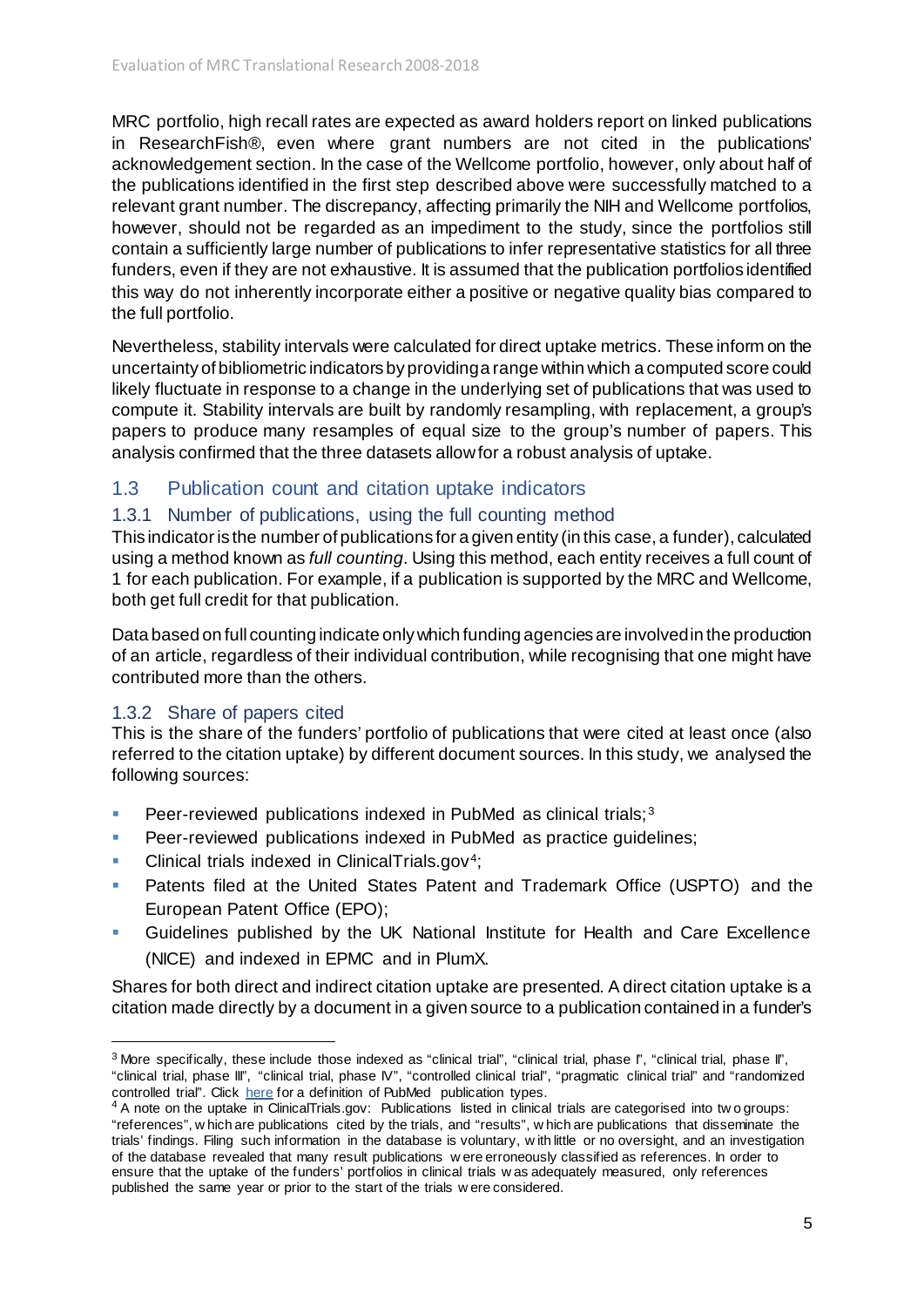portfolio, while an indirect citation uptake is a citation made indirectly by a document thought the intermediary of another article. For instance, if Paper A is cited by Paper B, which is then cited by Paper C, this is a direct citation uptake from Paper A to Paper B and an indirect citation uptake from Paper A to Paper C. If Paper A is cited by both Paper B and Paper C, which are both cited by Paper D, this is counted as two indirect citations uptake from Paper A to Paper D.

Conference papers were excluded from some analyses when their uptake in a given source was negligible. The funders' portfolios actually contain a very small number of conference papers (less than 1% of their portfolio for all three funders). The share in uptake was calculated for the whole of the funders' portfolios (referred to "all papers" in the data book) as well as for strictly those publications that are published in a journal of the health sciences (referred to "health sciences papers" in the data book), as pe[r Science-Metrix' classification of journals](http://www.science-metrix.com/?q=en/classification).

The analyses are presented for a restricted number of years depending on how quickly the sources typically take up the scientific literature in the form of citations. For instance, patents take up the publications at a much slower pace than the scientific literature itself. It is necessary to allocate sufficient amount of time after publication so that the full contribution to the scientific and technological communities can be robustly evaluated. Recently published papers have not yet reached their full potential, it is therefore premature to assess their full impact relative to older, well established papers. Performing comparative analyses when not enough time has elapsed for papers to accumulate citations could lead to biases across funders. In order to assess an appropriate citation window, the number of years it takes for publications to reach their peak in citation count was calculated, for each uptake source. At that point, the impact of the publications can be assessed accurately.

For example, the following graph displays the number of citations all articles in the WoS collectively obtain by years following their publication, according to different uptake sources. For two of the three sources, the peak is observed around year 2, which is why articles two years of age or younger are excluded from the analyses for these specific sources. A similar approach was carried out to determine the appropriate citation window for patents and NICE guidelines.



#### <span id="page-5-0"></span>1.3.3 Normalised share of papers cited by year

This is the share of the funders' portfolio of publications that were cited at least once by a given document source, normalised by the same share at the 'world level' (i.e., the share for all the publications in the WoS cited at least once by the same source), calculated by year. A weighted average of all years is then calculated by removing the years with a relatively small number of publications (i.e., below 100) to ensure chronological stability in the data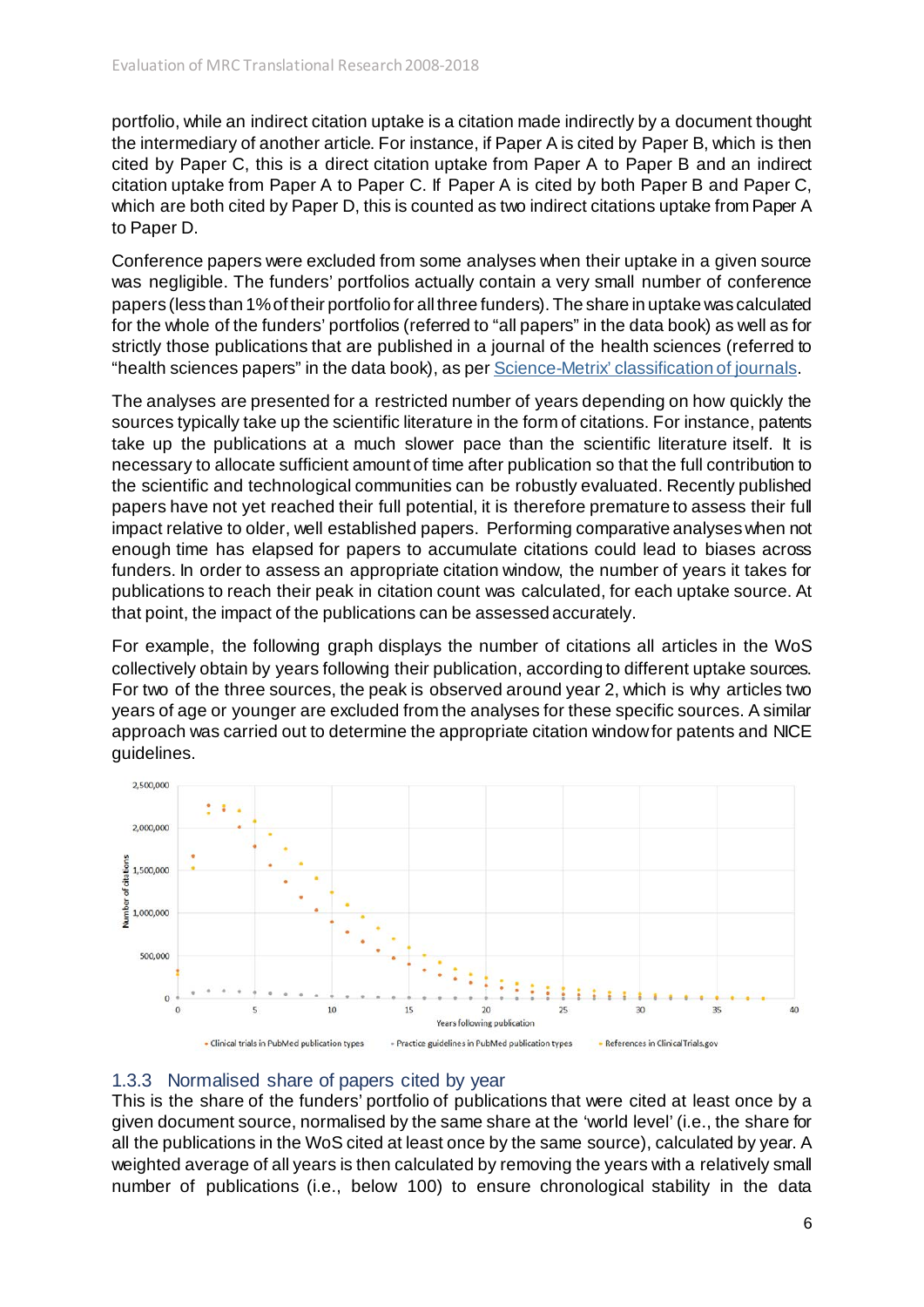comparable to that of the world, as small samples are known for their sporadic year-to-year fluctuating behaviour. A score below 1 indicates a share of uptake below the world level, a score equal to 1 indicates a comparable share, and a score above 1 indicates a share of uptake above the world level.

Considering that the sources mostly cite articles in the health sciences (except for patents), and that the funders' portfolios are disproportionately focused on that very domain compared to the whole of the WoS (30% of WoS publications are in the Health Sciences as opposed to over 75% for the three funders), this indicator is only computed for Health Science publications. Calculating it for all publications would have resulted in scores well above 1 for all funders and across all dimensions, offering little insight on the funders' relative performance.

For example, a score of 1.44 for direct uptake of MRC papers in NICE guidelines indicates that the funder's papers are cited at least once in NICE guidelines 44% more often than the all WoS papers in the Health Sciences.

#### <span id="page-6-0"></span>1.3.4 Classification by sector

Every author on the publications contained in the funders' portfolios was assigned to a sector according to their affiliation. The sectors are the following:

- Academic (includes universities and colleges, either public or private);
- Government (includes government departments, ministries and agencies at every level: federal, state, provincial, municipal, etc.);
- **Health (includes hospitals and clinics, either public or private);**
- **Pharmaceutical industry (includes private companies that concentrate most of their** activities in pharmaceutics);
- Other public (includes public affiliations that are not covered by any of the other sectors, mostly independent research centres);
- Other private (includes private companies that do not concentrate most of their activities in pharmaceutics).

An author can be affiliated to multiple sectors.

#### <span id="page-6-1"></span>1.3.5 Share of papers that include any given sector

This is the share of the funders' portfolio of publications that include a given sector, presented for every one of the sectors listed previously.

#### <span id="page-6-2"></span>1.3.6 Share of papers cited by the private sector

This is the share of the funders' portfolio of publications that were cited at least by one publication that includes at least one author affiliated to the private sector.

#### <span id="page-6-3"></span>1.3.7 Relative citation scores

Counting citations may be used as a proxy for measuring contributions to subsequent knowledge generation; however, because citation practices vary between the disciplines and sub-disciplines of science, simple counting would create unwanted biases in the results. To correct these potential distortions, individual publications are evaluated relative to the average citation rate for publications in the same field or subfield and published in the same year; the normalization also accounts for the type of publication because review articles are usually more cited and include more references than journal articles. This measure is known as the relative citation (RC) score and it is instrumental in computing the highly cited publications score presented below.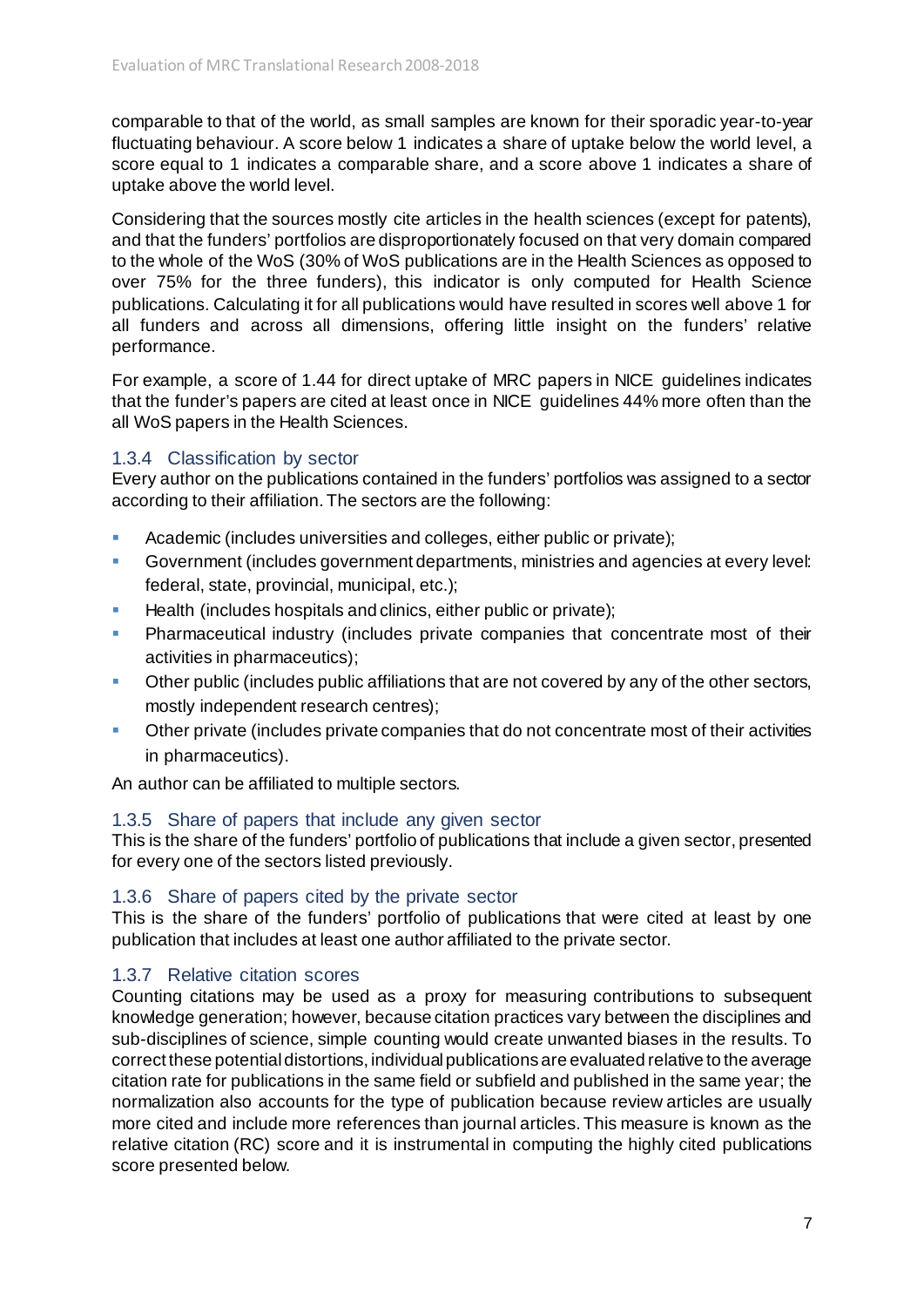#### <span id="page-7-0"></span>1.3.8 Highly cited publications at the 10% level

To calculate this indicator, the 10% most cited publications in the database are identified using the RC scores of publications, as presented above. Then, the fraction of an entity's publications falling among these highly cited publications (HCP) is computed; this gives the HCP10% score of that entity. A score above 10% indicates performance above expectation, while a score below 10% indicates the opposite. This indicator is often used as a proxy to examine research excellence because of the high concentration of citations (close to 45%) in this group of publications.[5](#page-7-4)

#### <span id="page-7-1"></span>2 Results

#### <span id="page-7-2"></span>2.1 Overview

1

Quantitative analysis of publication outputs in terms of citation and uptake metrics into translational outcomes (NICE guidelines, patents, clinical trials) shows that the MRC awards are achieving at least as good a result as those awards funded by the NIH and Wellcome in the same period.

Table 1 below shows that, e.g. 2.7% of MRC-associated papers in the health sciences, published 2008-2015, are directly cited by clinical trials indexed in ClinicalTrials.gov. This compares well with rates of 2.4% of NIH-associated papers and 2.0% of Wellcome-associated papers. Normalising by year against all health sciences papers indexed in the Web of Science for that period, gives the MRC a score of 1.66, where 1.0 is the world average, and the NIH and Wellcome score 1.49 and 1.27, respectively. Across the four categories it is only in US patents where the MRC papers underperform those of the other two funders, and even here the MRC papers score well above world averages.

|                                                                 |            | Share of papers cited* |          |            | <b>Normalised score</b> |          |  |
|-----------------------------------------------------------------|------------|------------------------|----------|------------|-------------------------|----------|--|
|                                                                 | <b>MRC</b> | <b>NIH</b>             | Wellcome | <b>MRC</b> | <b>NIH</b>              | Wellcome |  |
| NICE guidelines<br>$(2008 - 2013)$                              | 0.6%       | 0.3%                   | 0.4%     | 1.44       | 0.69                    | 0.84     |  |
| <b>USPTO</b> patents<br>$(2008 - 2011)$                         | 5.8%       | 9.5%                   | 6.6%     | 1.68       | 2.76                    | 1.95     |  |
| <b>EPO</b> patents<br>$(2008 - 2011)$                           | 3.2%       | 3.0%                   | 2.7%     | 2.60       | 2.46                    | 2.19     |  |
| Clinical trials indexed in<br>ClinicalTrials.gov (2008-<br>2015 | 2.7%       | 2.4%                   | 2.0%     | 1.66       | 1.49                    | 1.27     |  |
| <b>PubMed Practice</b><br>Guidelines (2008-2015)                | 3.4%       | 2.2%                   | 1.8%     | 1.59       | 0.96                    | 0.85     |  |

#### **Table 1:** Overview of direct uptake of papers - funders comparison

\*All data represent papers indexed in the Health Sciences.

#### <span id="page-7-3"></span>2.2 Detailed comparison of funders' portfolio

We can unpack these figures and compare results of the full publication portfolio for the three funders with those where awards were classified as 'translational'. In all cases, translational awards achieve statistically significant, higher uptake in guidelines, patents and clinical trials.

<span id="page-7-4"></span><sup>5</sup> Bornmann, L., Leydesdorff, L., & Wang, J. (2013). Which percentile-based approach should be preferred for calculating normalized citation impact values? An empirical comparison of five approaches including a new ly developed citation-rank approach (P100). *Journal of Informetrics*, *7*(4), 933–944.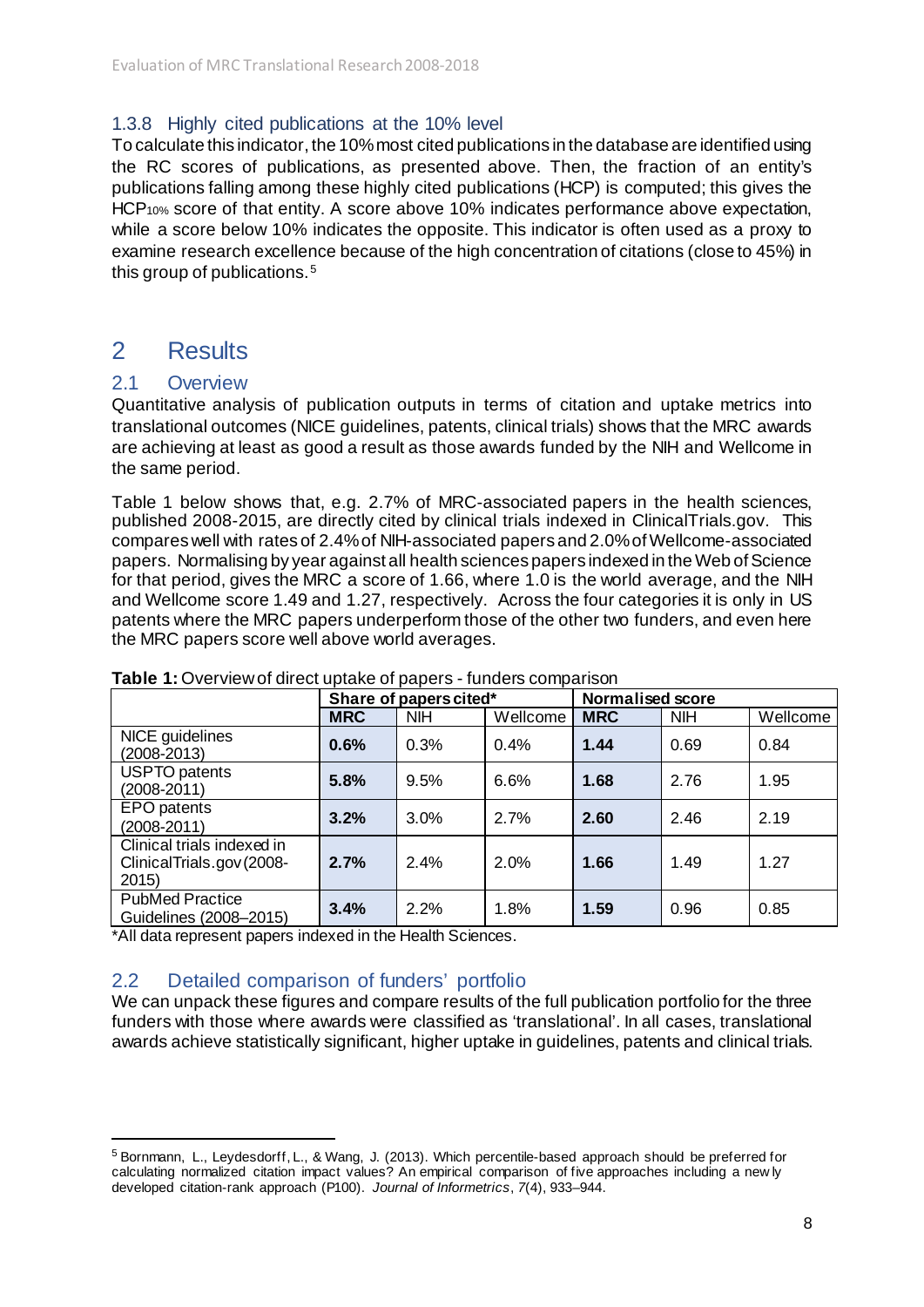|                                     |                             | All awards portfolio*   |                         |                         | <b>Translational awards</b> |                         |  |
|-------------------------------------|-----------------------------|-------------------------|-------------------------|-------------------------|-----------------------------|-------------------------|--|
|                                     | <b>MRC</b>                  | <b>NIH</b>              | Wellcome                | <b>MRC</b>              | <b>NIH</b>                  | Wellcome                |  |
| Number of papers<br>$(2008 - 2013)$ | 13,789                      | 133,490                 | 8,843                   | 4,843                   | 24,485                      | 1,340                   |  |
| Share of papers cited               | 0.6%<br>$(0.5 - 0.7)$       | 0.3%<br>$(0.3 - 0.3)$   | 0.4%<br>$(0.2 - 0.5)$   | 0.8%<br>$(0.5 - 1.0)$   | 0.5%<br>$(0.4 - 0.6)$       | 1.0%<br>$(0.5 - 1.6)$   |  |
| Normalised score                    | 1.44<br>$(1.14 -$<br>(08.1) | 0.69<br>$(0.62 - 0.76)$ | 0.84<br>$(0.56 - 1.15)$ | 1.84<br>$(1.25 - 2.44)$ | 1.20<br>$(0.97 - 1.40)$     | 2.04<br>$(0.90 - 3.34)$ |  |

#### **Table 2:** Direct uptake of papers in NICE guidelines

\*All data represent papers indexed in the Health Sciences. Stability intervals are included in parentheses, based on a bootstrap method that involves 500 resamples with replacement and a 95% stability level.

#### **Table 3:** Direct uptake of papers in USPTO patents

|                                     |            | All awards portfolio* |          |            | <b>Translational awards</b> |          |  |
|-------------------------------------|------------|-----------------------|----------|------------|-----------------------------|----------|--|
|                                     | <b>MRC</b> | <b>NIH</b>            | Wellcome | <b>MRC</b> | <b>NIH</b>                  | Wellcome |  |
| Number of papers<br>$(2008 - 2011)$ | 5,620      | 54.419                | 2,845    | 1,999      | 10.222                      | 413      |  |
| Share of papers cited               | 5.8%       | 9.5%                  | 6.6%     | 6.9%       | 15.0%                       | 7.5%     |  |
| Normalised score                    | 1.68       | 2.76                  | 1.95     | 1.97       | 4.33                        | 2.21     |  |

\*All data represent papers indexed in the Health Sciences.

#### **Table 4:** Direct uptake of papers in EPO patents

|                                     |                            | All awards portfolio*   |                         |                         | <b>Translational awards</b> |                         |  |
|-------------------------------------|----------------------------|-------------------------|-------------------------|-------------------------|-----------------------------|-------------------------|--|
|                                     | <b>MRC</b>                 | <b>NIH</b>              | Wellcome                | <b>MRC</b>              | <b>NIH</b>                  | Wellcome                |  |
| Number of papers<br>$(2008 - 2011)$ | 5,620                      | 54,419                  | 2,845                   | 1,999                   | 10,222                      | 413                     |  |
| Share of papers cited               | 3.2%<br>$(2.7 - 3.6)$      | 3.0%<br>$(2.9 - 3.1)$   | 2.7%<br>$(2.1 - 3.3)$   | 3.9%<br>$(3.0 - 4.7)$   | 4.7%<br>$(4.3 - 5.1)$       | 3.9%<br>$(2.2 - 5.7)$   |  |
| Normalised score                    | 2.60<br>$(2.20 -$<br>3.01) | 2.46<br>$(2.35 - 2.59)$ | 2.19<br>$(1.68 - 2.72)$ | 3.18<br>$(2.44 - 3.95)$ | 3.81<br>$(3.49 - 4.15)$     | 3.94<br>$(1.93 - 5.88)$ |  |

\*All data represent papers indexed in the Health Sciences. Stability intervals are included in parentheses, based on a bootstrap method that involves 500 resamples with replacement and a 95% stability level.

#### **Table 5:** Direct uptake of papers in clinical trials indexed in ClinicalTrials.gov

|                                     |                            | All awards portfolio*   |                          |                          | <b>Translational awards</b> |                         |  |
|-------------------------------------|----------------------------|-------------------------|--------------------------|--------------------------|-----------------------------|-------------------------|--|
|                                     | <b>MRC</b>                 | <b>NIH</b>              | Wellcome                 | <b>MRC</b>               | <b>NIH</b>                  | Wellcome                |  |
| Number of papers<br>$(2008 - 2015)$ | 25,905                     | 231,923                 | 16,689                   | 8,710                    | 42,234                      | 2,858                   |  |
| Share of papers cited               | 2.7%<br>$(2.5 - 2.9)$      | 2.4%<br>$(2.4 - 2.5)$   | $2.0\%$<br>$(1.8 - 2.3)$ | $4.1\%$<br>$(3.7 - 4.5)$ | 3.4%<br>$(3.2 - 3.5)$       | 3.3%<br>$(2.6 - 4.1)$   |  |
| Normalised score                    | 1.66<br>$(1.55 -$<br>1.78) | 1.49<br>$(1.45 - 1.52)$ | 1.27<br>$(1.13 - 1.41)$  | 2.47<br>$(2.22 - 2.74)$  | 2.04<br>$(1.95 - 2.15)$     | 2.14<br>$(1.69 - 2.63)$ |  |

\*All data represent papers indexed in the Health Sciences. Stability intervals are included in parentheses, based on a bootstrap method that involves 500 resamples with replacement and a 95% stability level.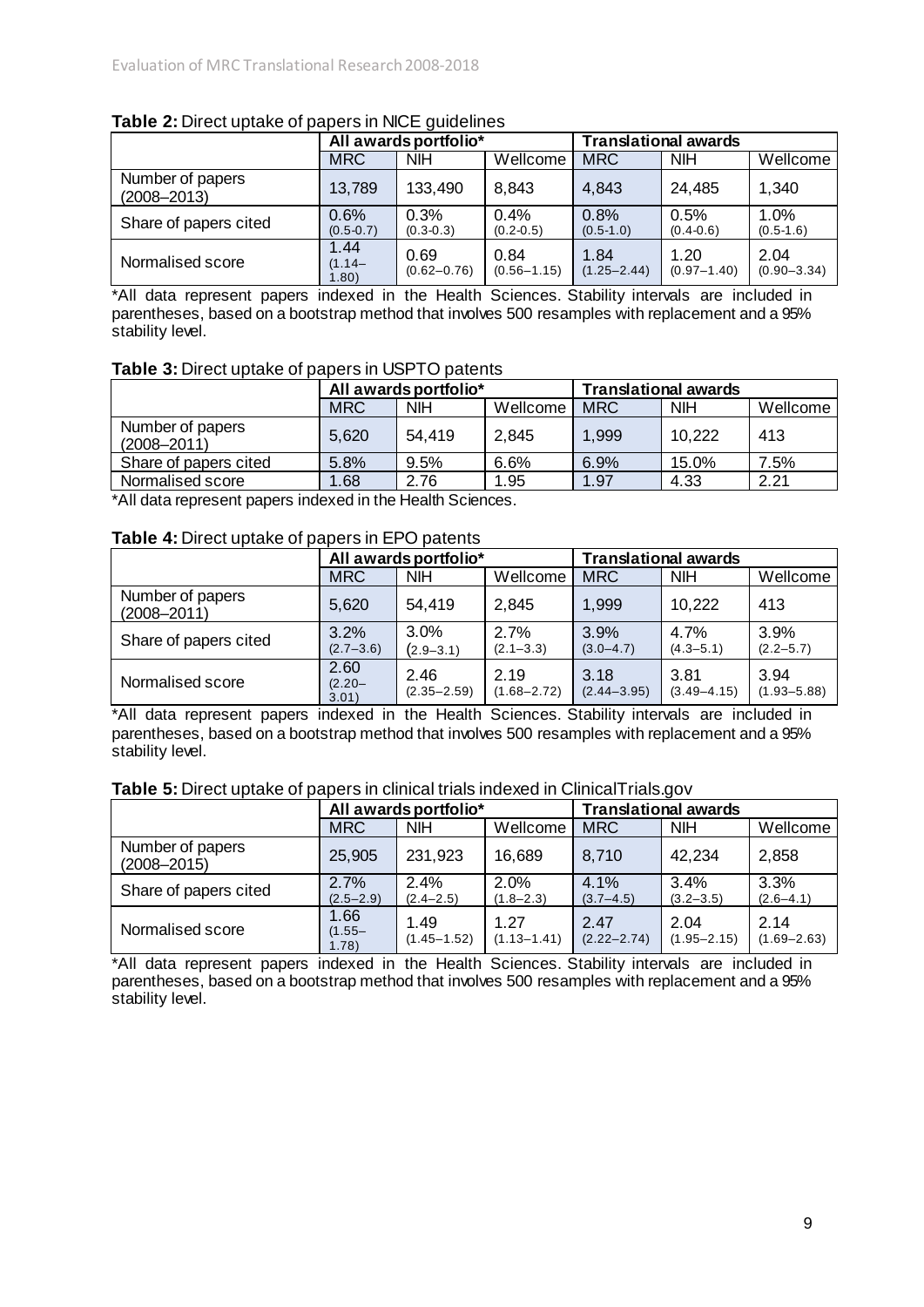|                                     |            | All awards portfolio*  |        |            | <b>Translational awards</b> |          |  |
|-------------------------------------|------------|------------------------|--------|------------|-----------------------------|----------|--|
|                                     | <b>MRC</b> | <b>NIH</b><br>Wellcome |        | <b>MRC</b> | <b>NIH</b>                  | Wellcome |  |
| Number of papers<br>$(2008 - 2015)$ | 25,905     | 231,923                | 16,689 | 8,710      | 42,234                      | 2,858    |  |
| Share of papers cited               | 3.4%       | 2.2%                   | 1.8%   | 5.4%       | 3.1%                        | 1.5%     |  |
| Normalised score                    | 1.59       | 0.96                   | 0.85   | 2.38       | 1.42                        | 0.83     |  |

#### **Table 6:** Direct uptake of papers in PubMed Practice Guidelines

\*All data represent papers indexed in the Health Sciences.

Table 7, below, includes some basic bibliometric indicators about the funders' portfolios. The MRC-associated papers have higher shares of public/private co-authorship, in particular coauthorship with the pharmaceutical industry; and this co-authorship share grows further on the papers exclusively linked to translational awards. MRC's international co-publication share of 55% is significantly higher than that of the NIH but is below that of Wellcome publications. US researchers thus appear more 'self-reliant' in conducting biomedical research than UK researchers. Citation indicators are broadly similar across the three funders.

#### **Table 7:** Bibliometric indicators

|                                                                                          |            | All awards portfolio |          |            | <b>Translational awards</b> |          |
|------------------------------------------------------------------------------------------|------------|----------------------|----------|------------|-----------------------------|----------|
|                                                                                          | <b>MRC</b> | <b>NIH</b>           | Wellcome | <b>MRC</b> | <b>NIH</b>                  | Wellcome |
| <b>Share of co-publication</b><br>$(2008 - 2017)$                                        |            |                      |          |            |                             |          |
| Share of public/private co-<br>publications                                              | 6.8%       | 5.7%                 | 6.1%     | 7.9%       | 8.3%                        | 9.0%     |
| Share of papers with at<br>least one author affiliated to<br>the pharmaceutical industry | 3.4%       | 1.8%                 | 2.8%     | 4.1%       | 2.5%                        | 3.8%     |
| Share of international co-<br>publication                                                | 54.9%      | 30.0%                | 60.7%    | 53.7%      | 29.9%                       | 64.6%    |
| <b>Citation indicators</b><br>$(2008 - 2015)$                                            |            |                      |          |            |                             |          |
| Average of relative citations                                                            | 2.03       | 1.71                 | 2.08     | 1.98       | 1.73                        | 2.09     |
| Share of the highly cited<br>papers at the 10% level                                     | 25.3%      | 21.4%                | 25.8%    | 24.6%      | 21.9%                       | 24.8%    |

Looking at funders' publication output according to different fields and subfields of science and award type shows that the strongest difference between translational and nontranslational award outputs are in Nuclear Medicine & Medical Imaging, Pharmacology & Pharmacy, Biomedical Engineering, and Medicinal & Biomolecular Chemistry. Translational awards preferentially focus on these more applied areas of science.

**Figure 1:** Heatmap of scientific areas for translational and non-translational award publication outputs **Evolugively** Evelugiyalv

|                         |                          |                                    | <b>Full Portfolio</b> | $-1$<br>papers linked to<br>translational<br>grants | <b>PARTMENTS</b><br>papers linked to<br>non-translational<br>grants |
|-------------------------|--------------------------|------------------------------------|-----------------------|-----------------------------------------------------|---------------------------------------------------------------------|
| Domain                  | Field                    | Subfield                           | $2008 - 17$           | $2008 - 17$                                         | $2008 - 17$                                                         |
|                         |                          |                                    | <b>MRC</b><br>li      | MRC<br>$\frac{1}{2}$                                | MRC<br>$\frac{x}{z}$<br>훎                                           |
| <b>Health Sciences</b>  | <b>Clinical Medicine</b> | Nuclear Medicine & Medical Imaging |                       |                                                     |                                                                     |
| <b>Health Sciences</b>  | Clinical Medicine        | Pharmacology & Pharmacy            |                       |                                                     |                                                                     |
| <b>Applied Sciences</b> | Engineering              | <b>Biomedical Engineering</b>      |                       |                                                     |                                                                     |
| <b>Natural Sciences</b> | Chemistry                | Medicinal & Biomolecular Chemistry |                       |                                                     |                                                                     |

Trend analysis of normalised score values over the years, where robust calculation makes it possible to compare changes in uptake of funders' publications, shows some interesting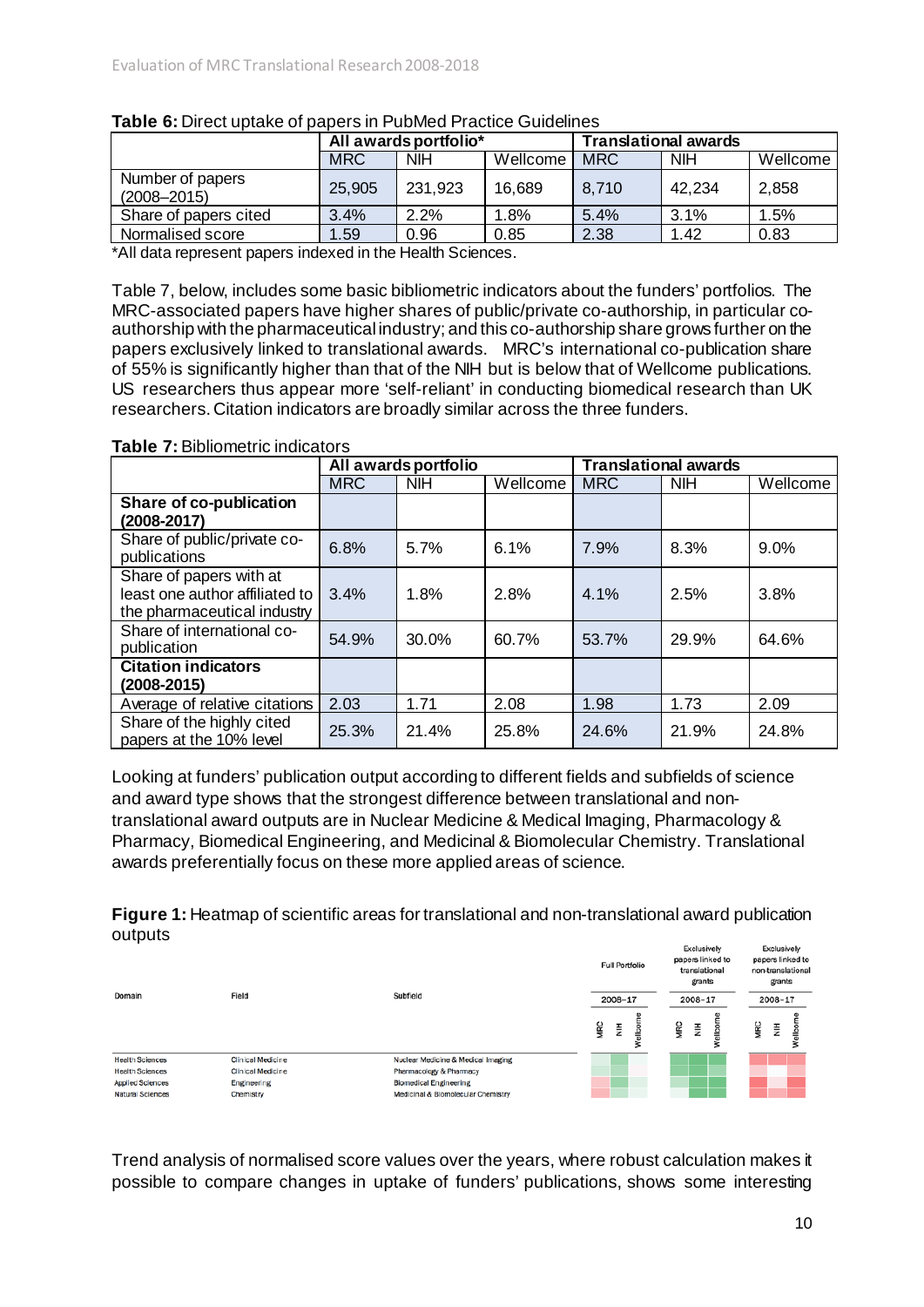pattern. For example, the MRC-associated papers show the greatest increase in uptake in clinical trials between 2009-2014, when compared with other funders. The MRC translational research portfolio makes a significant increase to a normalised value of 2.61. The trend is less discernible for uptake in patents: the NIH portfolio performs best in US patent uptake, while the MRC portfolio in European patent uptake. Note that a normalised score above 1 indicates a share of uptake above the world level.







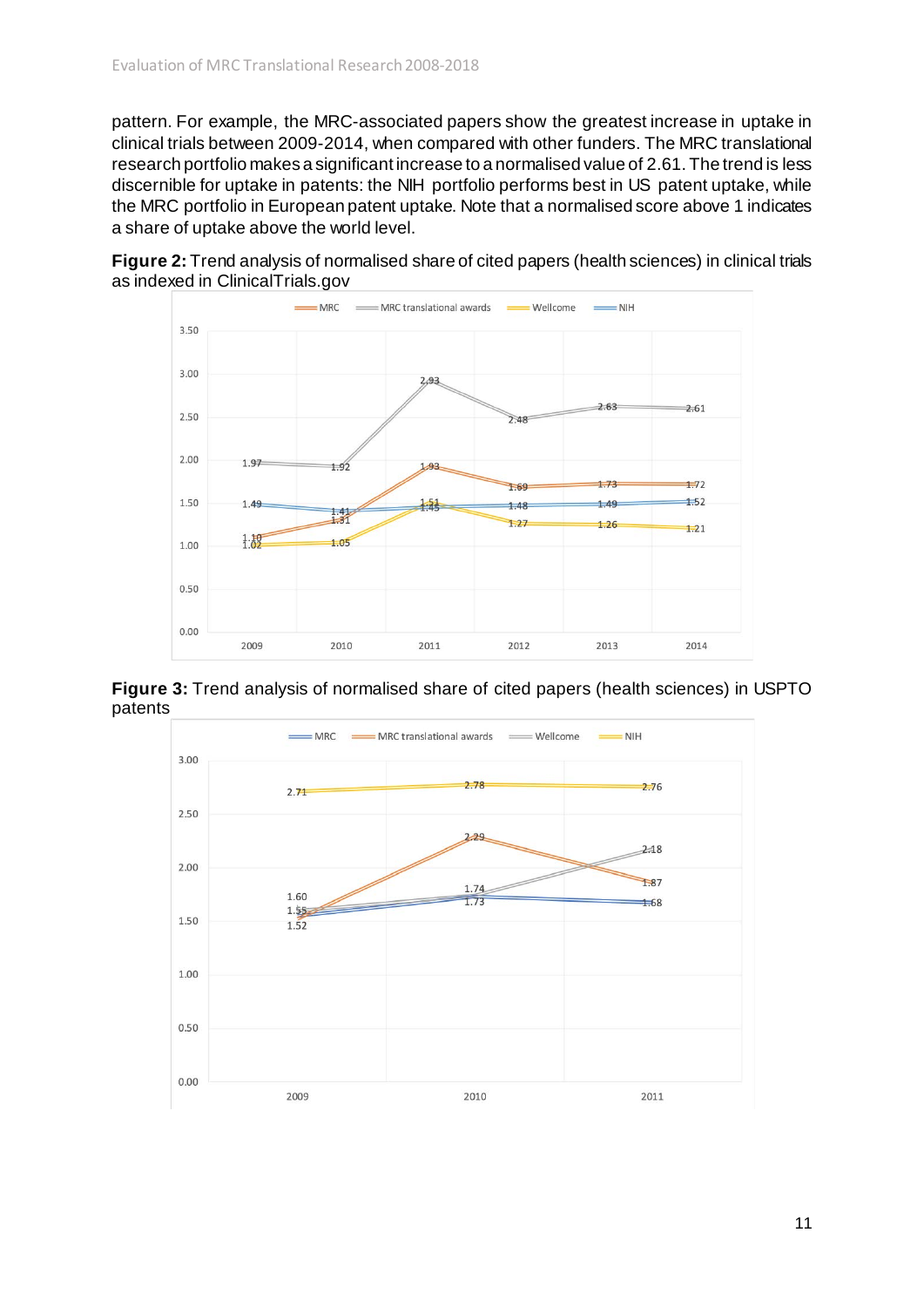

**Figure 4:** Trend analysis of normalised share of cited papers (health sciences) in EPO patents

#### <span id="page-11-0"></span>2.2 Detailed analysis of the MRC portfolio

The MRC portfolio can be further stratified according to whether the translational awards were supported strategically by Directed translational funding. Initiative-level information for the NIH and Wellcome awards were not available. While papers emerging from MRC translational awards $6$  shows that these papers are generally subject to a higher level of uptake into translational outcomes, papers emerging exclusively from Directed translational funding tend to show the highest level of uptake (with the exception of US patents (Table 8).

|                                                                  | Share of papers cited* |                             |                                                | Normalised score |                             |                                                |
|------------------------------------------------------------------|------------------------|-----------------------------|------------------------------------------------|------------------|-----------------------------|------------------------------------------------|
|                                                                  | All<br>awards          | Translatio<br>nal<br>awards | <b>Directed</b><br>translatio<br>nal<br>awards | All<br>awards    | Translatio<br>nal<br>awards | <b>Directed</b><br>translatio<br>nal<br>awards |
| NICE guidelines<br>$(2008 - 2013)$                               | 0.6%                   | 0.8%                        | 1.5%                                           | 1.44             | 1.84                        | 3.71                                           |
| <b>USPTO</b> patents<br>$(2008 - 2011)$                          | 5.8%                   | 6.9%                        | 5.7%                                           | 1.68             | 1.97                        | 1.71                                           |
| <b>EPO</b> patents<br>$(2008 - 2011)$                            | 3.2%                   | 3.9%                        | 4.0%                                           | 2.60             | 3.18                        | 3.64                                           |
| Clinical trials indexed in<br>Clinical Trials.gov (2008-<br>2015 | 2.7%                   | 4.1%                        | 5.0%                                           | 1.66             | 2.47                        | 2.95                                           |

**Table 8:** Direct uptake of papers – Stratified MRC portfolio

\*All data represent papers indexed in the Health Sciences.

1

<span id="page-11-1"></span><sup>6</sup> MRC translational aw ards include Directed translational funding, and Non-directed (researcher-led) aw ards, the latter in case translational intent at application stage w as captured by Dimension.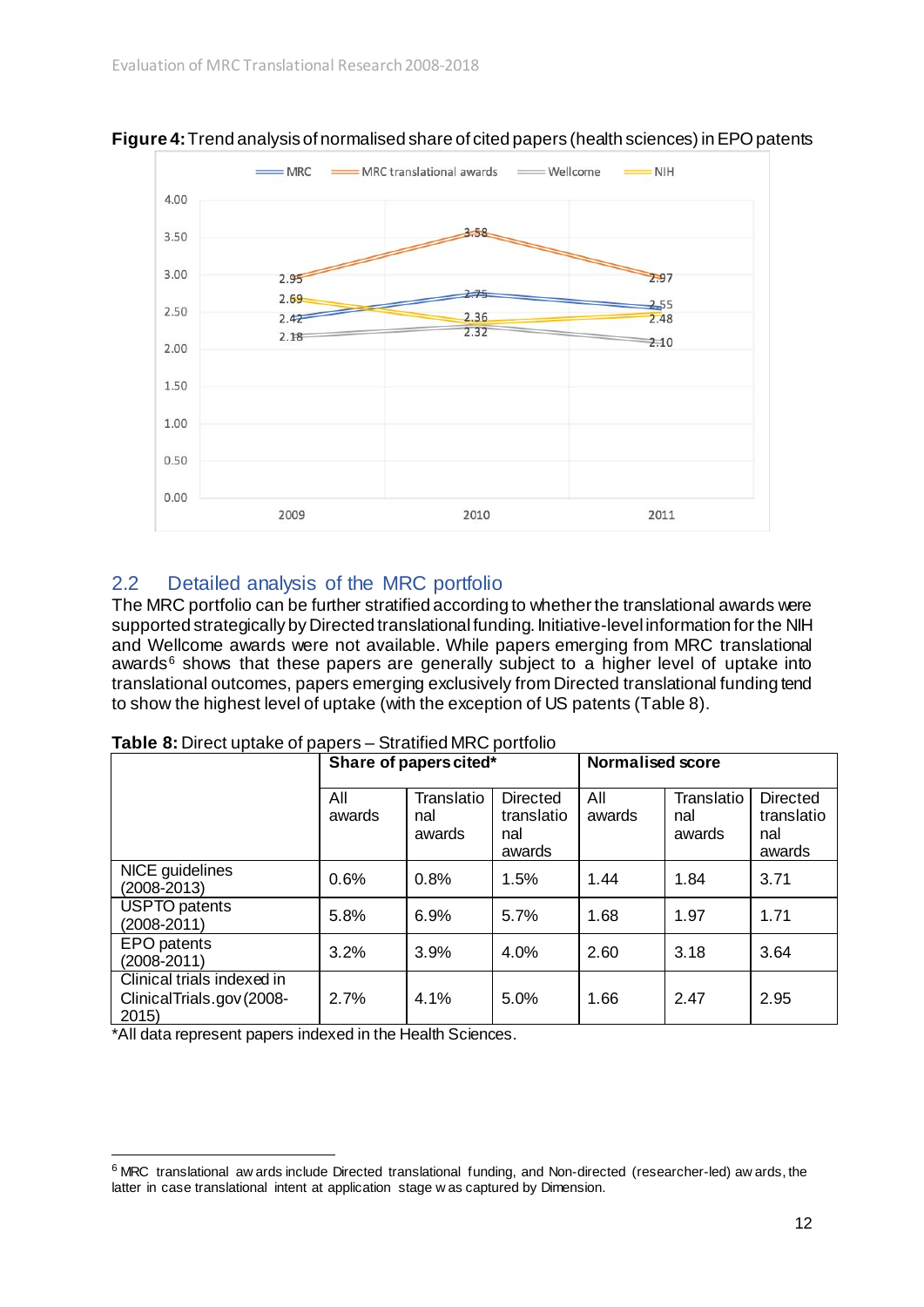|                                                                                |            | Share of papers cited    |                                                         |                                             |                 |                             |  |  |  |
|--------------------------------------------------------------------------------|------------|--------------------------|---------------------------------------------------------|---------------------------------------------|-----------------|-----------------------------|--|--|--|
|                                                                                | All awards | Translation<br>al awards | Non-<br>directed<br>grant<br>funding for<br>translation | <b>Directed</b><br>translation<br>al awards | Methodolo<br>gy | BMC/<br>DPFS/<br><b>DCS</b> |  |  |  |
| NICE guidelines<br>$(2008 - 2013)$                                             | 0.6%       | 0.8%                     | 0.4%                                                    | 1.5%                                        | 2.7%            | 0%                          |  |  |  |
| <b>Clinical trials</b><br>indexed in<br>Clinical Trials.gov<br>$(2008 - 2015)$ | 2.7%       | 4.1%                     | 3.4%                                                    | 5.0%                                        | 5.5%            | 4.2%                        |  |  |  |

#### **Table 8a:** Direct uptake of papers – Stratified MRC portfolio and specific initiatives

Directed translational aw ards: Methodology, Biomedical Catalyst (BMC), Developmental Pathw ay Funding Scheme (DPFS), Developmental Clinical Studies (DCS)

Bibliometric indicators reporting on work conducted jointly with the private sector suggest higher level of engagement for Directed translational awards. Interestingly, share of international co-publication for the same set of awards falls significantly compared to other awards.

#### **Table 9:** Bibliometric indicators – Stratified MRC portfolio

|                                                                                          | All awards portfolio |                         |                                            |  |  |
|------------------------------------------------------------------------------------------|----------------------|-------------------------|--------------------------------------------|--|--|
|                                                                                          | All awards           | Translational<br>awards | <b>Directed</b><br>translational<br>awards |  |  |
| Share of co-publication                                                                  |                      |                         |                                            |  |  |
| (2008-2017)                                                                              |                      |                         |                                            |  |  |
| Share of public/private co-publications                                                  | 6.8%                 | 7.9%                    | 9.5%                                       |  |  |
| Share of papers with at least one<br>author affiliated to the pharmaceutical<br>industry | 3.4%                 | 4.1%                    | 4.2%                                       |  |  |
| Share of international co-publication                                                    | 54.9%                | 53.7%                   | 43.7%                                      |  |  |
| <b>Citation indicators</b><br>$(2008 - 2015)$                                            |                      |                         |                                            |  |  |
| Average of relative citations                                                            | 2.03                 | 1.98                    | 2.02                                       |  |  |
| Share of the highly cited papers at the<br>10% level                                     | 25.3%                | 24.6%                   | 23.6%                                      |  |  |

Table 10 provides data on uptake of papers linked to Directed translational awards. Care should be taken with these data given that the numbers of awards within some initiatives are very small. However, an idea of the different aims of various initiatives can be seen in how many awards produced papers which saw uptake in US patents (e.g. 25% of Industrial Collaboration Awards), and clinical trials (43% of JPRCI awards).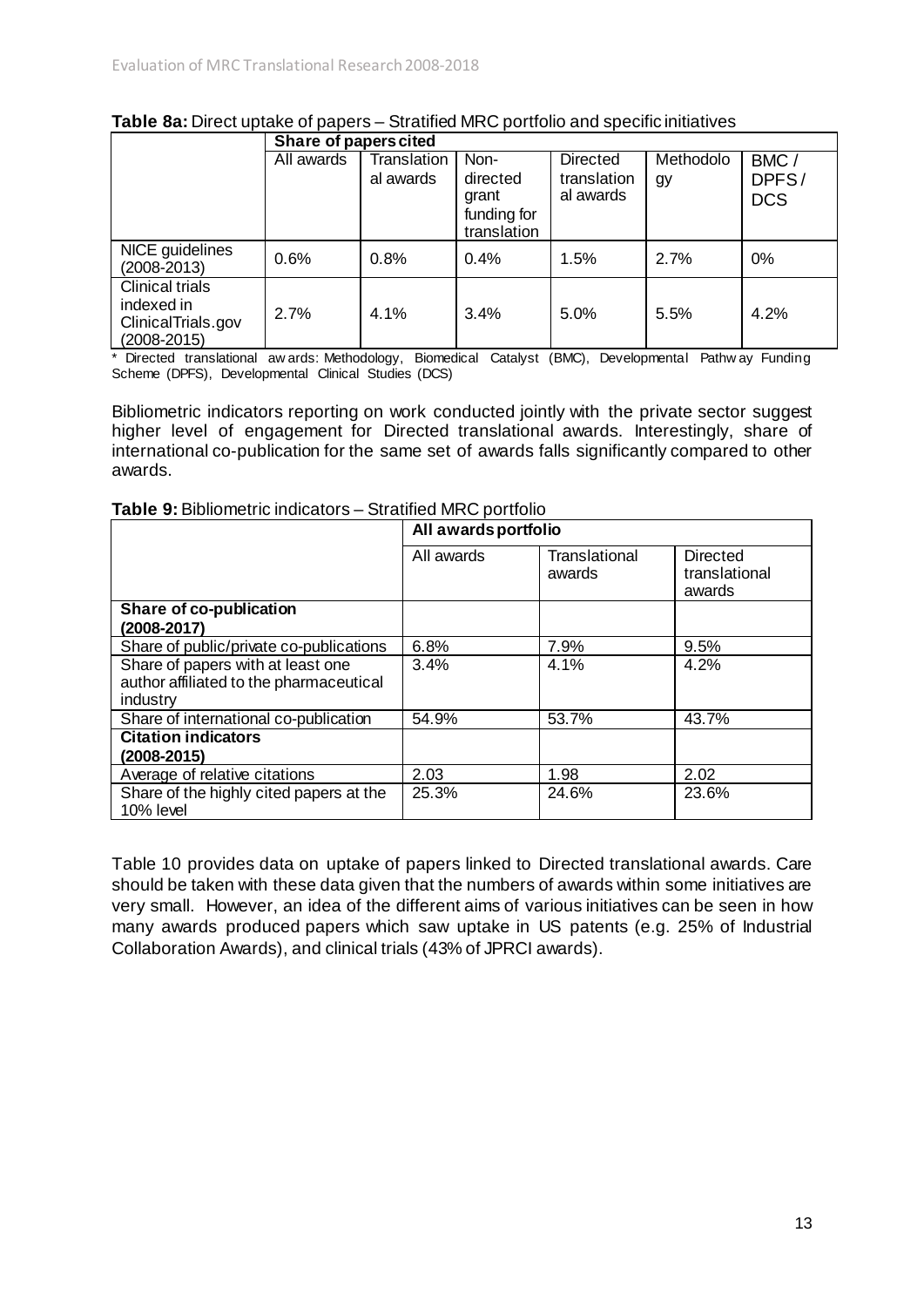| Translational initiatives                              | <b>Number</b> | % of awards producing papers<br>with |             |                   |
|--------------------------------------------------------|---------------|--------------------------------------|-------------|-------------------|
|                                                        | οf            | uptake in                            |             |                   |
|                                                        | awards        | <b>ClinicalTrials</b>                | <b>NICE</b> | <b>US Patents</b> |
|                                                        |               | .gov                                 | guidelines  |                   |
| AZ Mech of human disease                               | 15            | 0%                                   | $0\%$       | 0%                |
| <b>Biomarkers</b>                                      | 41            | 15%                                  | $0\%$       | 15%               |
| <b>BMC/DPFS/DCS</b>                                    | 169           | 9%                                   | 0%          | 3%                |
| <b>CiC</b>                                             | 75            | 7%                                   | 0%          | 0%                |
| ExpMed ('08 & '11)                                     | 32            | 31%                                  | 0%          | 9%                |
| <b>Industrial Collaboration Award</b>                  | 20            | 5%                                   | 5%          | 25%               |
| <b>JPRCI</b>                                           | 14            | 43%                                  | 7%          | 29%               |
| Methodology                                            | 105           | 17%                                  | 6%          | 2%                |
| Models of Human disease                                | 21            | 19%                                  | 0%          | 29%               |
| P <sub>2</sub> D                                       | 32            | 0%                                   | $0\%$       | 0%                |
| Regenerative Medicine (RMRC)                           | 6             | 0%                                   | 0%          | 0%                |
| Regenerative Medicine (UKRMP)                          | 19            | 0%                                   | $0\%$       | 0%                |
| <b>Stratified Medicine</b>                             | 6             | 33%                                  | 0%          | 0%                |
| TSCRC                                                  | 52            | 6%                                   | 2%          | 13%               |
|                                                        |               |                                      |             |                   |
| <b>Overall Directed translational portfolio</b>        | 607           | 12%                                  | 1%          | 6%                |
| <b>Overall Non-directed translational</b><br>portfolio | 963           | 17%                                  | 3%          | 19%               |

**Table 10:** Awards linked to MRC translational initiatives

An analysis of co-funding of MRC papers associated exclusively with translational awards shows that

- Top (by number of papers) overall co-funders of MRC-associated papers were NIHR, Wellcome, EU, and the NIH; top charity co-funders were CRUK and BHF, and top private sector co-funder was GSK
- Papers co-funded by GSK, Pfizer, the NIH and BHF had the higher share of papers associated with HCP10% compared to other co-funders
- Papers co-funded by pharmaceutical companies (Pfizer and GSK) had the highest rate of co-authorship with hospitals, followed by NIHR, NIH and charities.

Detailed information on co-funding and other bibliometric indicators is available in the supplementary data book.

#### <span id="page-13-0"></span>2.3 Indirect uptake of papers

Looking at second-generation citations of publication output, i.e. funders' papers cited by other papers that in turn are cited in guidelines, patents and clinical trials, show similar patterns to the direct uptake of funders' papers, but with higher share of papers cited indirectly. For example, Table 11 shows that nearly a fifth of all MRC-associated papers, 2008-2015, are cited by papers which themselves are cited in clinical trials; normalised score indicates that these values are more than double that of what is expected for the 'world average'.